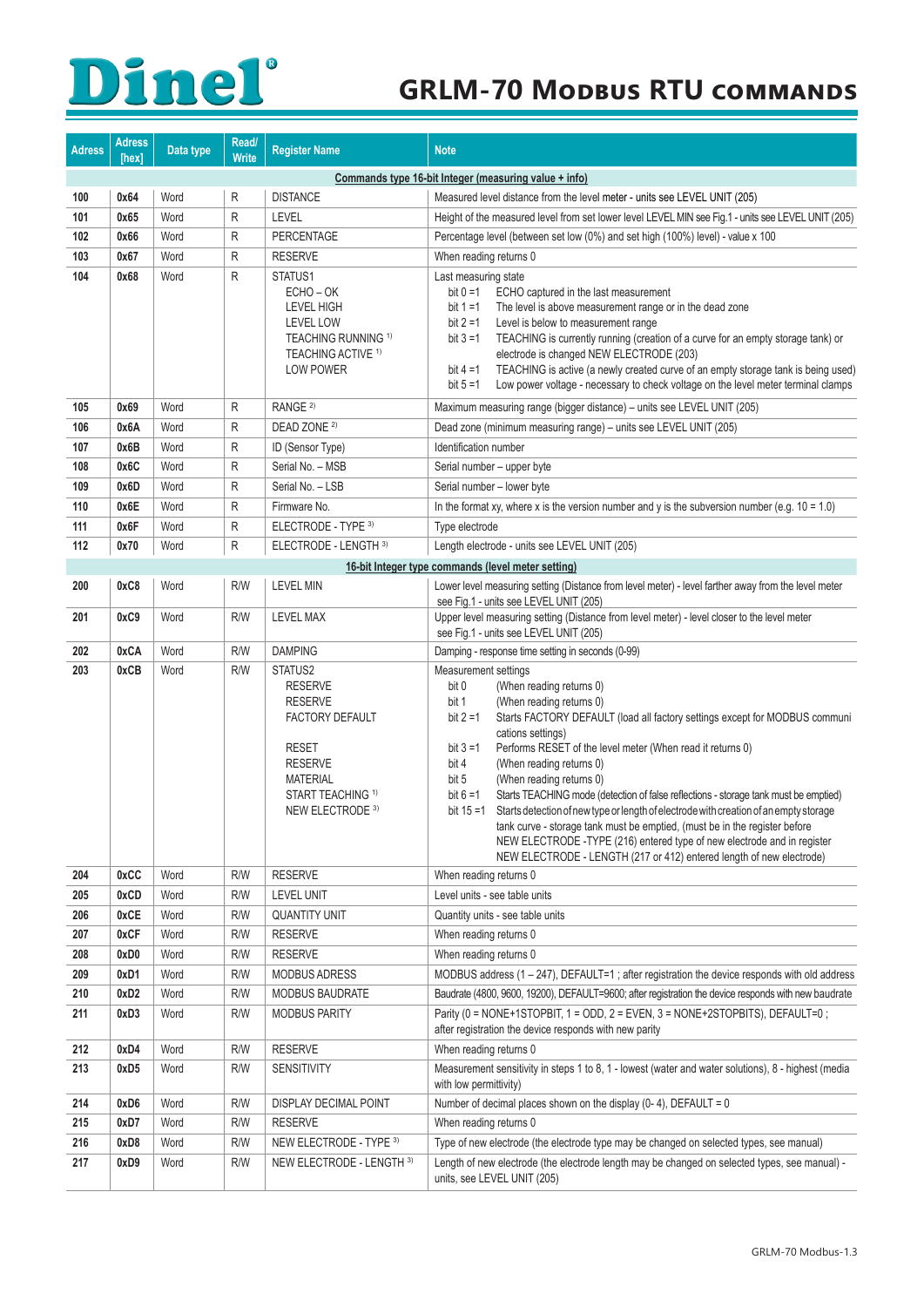| Adresa | <b>Adresa</b><br>[hex]                                | Typ dat      | Read/<br>Write | <b>Register Name</b>                 | <b>Note</b>                                                                                                                                                                               |  |  |  |  |
|--------|-------------------------------------------------------|--------------|----------------|--------------------------------------|-------------------------------------------------------------------------------------------------------------------------------------------------------------------------------------------|--|--|--|--|
|        | 32-bit Floating point type commands (measuring value) |              |                |                                      |                                                                                                                                                                                           |  |  |  |  |
| 300    | 0x12C                                                 | <b>DWord</b> | R              | <b>DISTANCE IEEE754</b>              | Distance level from level meter - units see LEVEL UNIT (205)                                                                                                                              |  |  |  |  |
| 302    | 0x12E                                                 | <b>DWord</b> | R              | LEVEL IEEE754                        | Height of measured level from set lower level LEVEL MIN see Fig.1 - units see LEVEL UNIT (205)                                                                                            |  |  |  |  |
| 304    | 0x130                                                 | <b>DWord</b> | R              | <b>QUANTITY IEEE754</b>              | Quantity of the medium in the tank (value 0 - 99999) – units see QUANTITY UNIT (206)                                                                                                      |  |  |  |  |
| 306    | 0x132                                                 | <b>DWord</b> | R              | PERCENTAGE IEEE754                   | Percentage level (between set low and set high level)                                                                                                                                     |  |  |  |  |
| 308    | 0x134                                                 | <b>DWord</b> | R              | <b>RESERVE</b>                       | When reading returns 0                                                                                                                                                                    |  |  |  |  |
| 310    | 0x136                                                 | <b>DWord</b> | R              | RANGE IEEE754 2)                     | Maximum measurement range of the level meter (greater distance) – units see LEVEL UNIT (205)                                                                                              |  |  |  |  |
| 312    | 0x138                                                 | <b>DWord</b> | R              | DEAD ZONE IEEE754 <sup>2)</sup>      | Dead zone [mm] (minimum measuring range) - units see LEVEL UNIT (205)                                                                                                                     |  |  |  |  |
| 314    | 0x13A                                                 | <b>DWord</b> | R              | <b>RESERVE</b>                       | When reading returns 0                                                                                                                                                                    |  |  |  |  |
|        |                                                       |              |                |                                      | 32-bit Floating point type commands (level meter setting)                                                                                                                                 |  |  |  |  |
| 400    | 0x190                                                 | <b>DWord</b> | <b>R/W</b>     | LEVEL MIN IEEE754                    | Lower level measuring setting (Distance from level meter) - level farther away from the level meter<br>see Fig.1 - units see LEVEL UNIT (205)                                             |  |  |  |  |
| 402    | 0x192                                                 | <b>DWord</b> | <b>R/W</b>     | LEVEL MAX IEEE754                    | Upper level measuring setting (Distance from level meter) - level closer to the level meter<br>see Fig.1 - units see LEVEL UNIT (205)                                                     |  |  |  |  |
| 404    | 0x194                                                 | <b>DWord</b> | <b>R/W</b>     | <b>QUANTITY MIN IEEE754</b>          | Min. medium quantity set in tank (adequate LEVEL MIN see Fig.1) in value<br>0 - 99999 - number of decimal places see DISPLAY DECIMAL POINT (214), units see QUANTITY<br><b>UNIT (206)</b> |  |  |  |  |
| 406    | 0x196                                                 | <b>DWord</b> | <b>R/W</b>     | <b>QUANTITY MAX IEEE754</b>          | Max. medium quantity set in tank (adequate LEVEL MAX see Fig.1) in value<br>0 - 99999 - number of decimal places see DISPLAY DECIMAL POINT (214), units see QUANTITY<br><b>UNIT (206)</b> |  |  |  |  |
| 408    | 0x198                                                 | <b>DWord</b> | <b>R/W</b>     | <b>RESERVE</b>                       | When reading returns 0                                                                                                                                                                    |  |  |  |  |
| 410    | 0x19A                                                 | <b>DWord</b> | <b>R/W</b>     | <b>RESERVE</b>                       | When reading returns 0                                                                                                                                                                    |  |  |  |  |
| 412    | 0x19C                                                 | <b>DWord</b> | <b>R/W</b>     | NEW ELECTRODE - LENGTH<br>IEEE754 3) | Length of new electrode (the electrode length may be changed on selected types, see manual) -<br>units, see LEVEL UNIT (205)                                                              |  |  |  |  |

- 1. The TEACHING mode is performed when it is necessary to suppress false reflections created by the reflection of a guided wave from the unevenness of storage tank walls, various partitions, mixing devices and other obstacles, or in the case, where the distance of the electrode of the level meter from the wall of the storage tank is less than 300 mm, or when the electrode of the level meter passes through a narrow neck. Before starting it, it is necessary to completely drain the storage tank. The mode can be started using the bit START TEACHING (address 203). The mode that is running is indicated by bit TEACHING RUNNING (address 104) and the level meter detects false reflections and saves them to memory. The saving of all reflections is indicated by bit TEACHING ACTIVE (address 104).
- 2. Depending on the level meter type see technical specifications of the level meter.
- 3. NEW ELECTRODE function (electrode length and type settings) is used in the case where the length (e.g. electrode is shortened) or the type (replacement of a rod electrode with a cable electrode) of an electrode changes. Before starting it, it is necessary to completely drain the storage tank, enter the new type of electrode - see NEW ELECTRODE TYPE (address 216) and enter the length of the new electrode - see NEW ELECTRODE-LENGTH (address 217 or 412). The function can be started using the bit NEW ELECTRODE (address 203). The function that is running is indicated by bit TEACHING RUNNING (address 104). During this function, the level meter performs adaptation to the new type or new length of the electrode and also runs the TEACHING mode. The end of the function is indicated by the reset of bit TEACHING RUNNING (address 104) to zero.

More detailed description - see manual